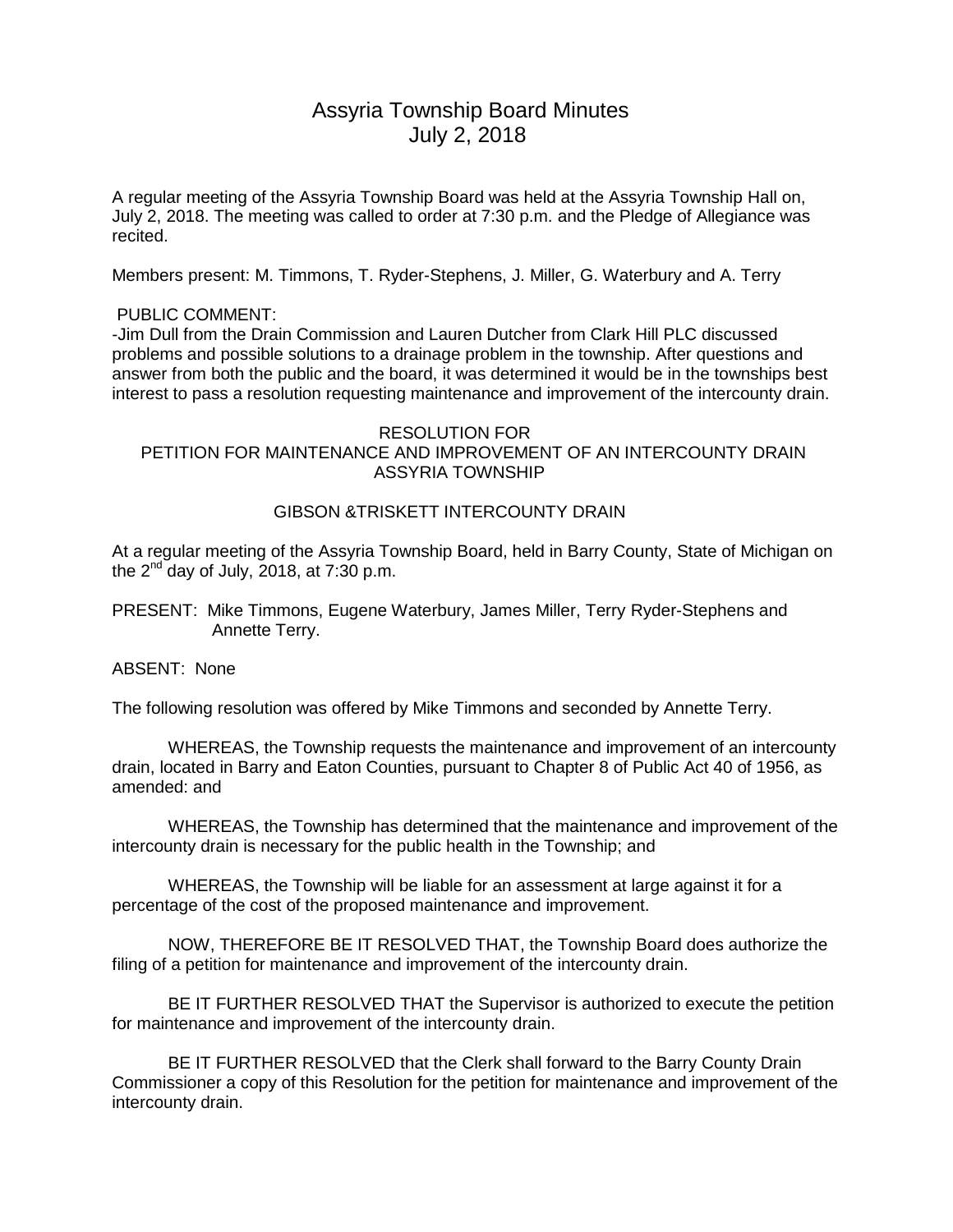Roll call vote:

Number voting Yeas: 5 Number voting Nays: 0 Abstain: 0 Absent: 0

The Supervisor declared the resolution 07022018-1 adopted.

Annette Terry 07-02-2018

Commissioner: Absent

Previous minutes reviewed and approved as written.

The bills were reviewed. Motion by J. Miller, Support by G. Waterbury to pay the bills. Roll call taken. All members vote YES.

#### CLERK:

-There will be an Election on August 7, 2018.

-The Public Accuracy test will be July 19, 2018, at the Baltimore Township Hall, at 1:00 p.m. -Unfortunately, Clyde Morgan, Marilyn and Mike Higgins are unable to commit to working the elections at this time. Therefore, in addition to Sally Bivens, Heidi Bartha, Edward Bartha, Joan Bair, Nora Peake and Myself; Nicole Ryder-Stephens, Susan Elkins, Victoria Mingus and Valeta Norris will be working the elections. We have all attended the election training class. Appointment for the up-coming election will be: Sally Bivens as Lead Chairperson and Heidi Bartha as 2<sup>nd</sup> Chairperson. The goal is to have everyone work at least half of the day on

Election Day, for the experience. A final schedule will be announced.

-Time permitting, there will be an additional training for the Election workers and meeting to bring all of the necessary paper work up to date.

-Letters notifying the non-selected applicants for the Assessor's positon were mailed June 7, 2018.

-On March 30, 2018 the Clerk made a motion in error, in regard to the Assessor's pay.

Motion made by A. Terry, Supported by J. Miller to nullify the motion made March 30, 2018, regarding the Assessors pay. All members vote YES.

TREASURER:

-Tax notices were sent out.

-If a resident's mortgage is with Wells Fargo, they will receive two notices.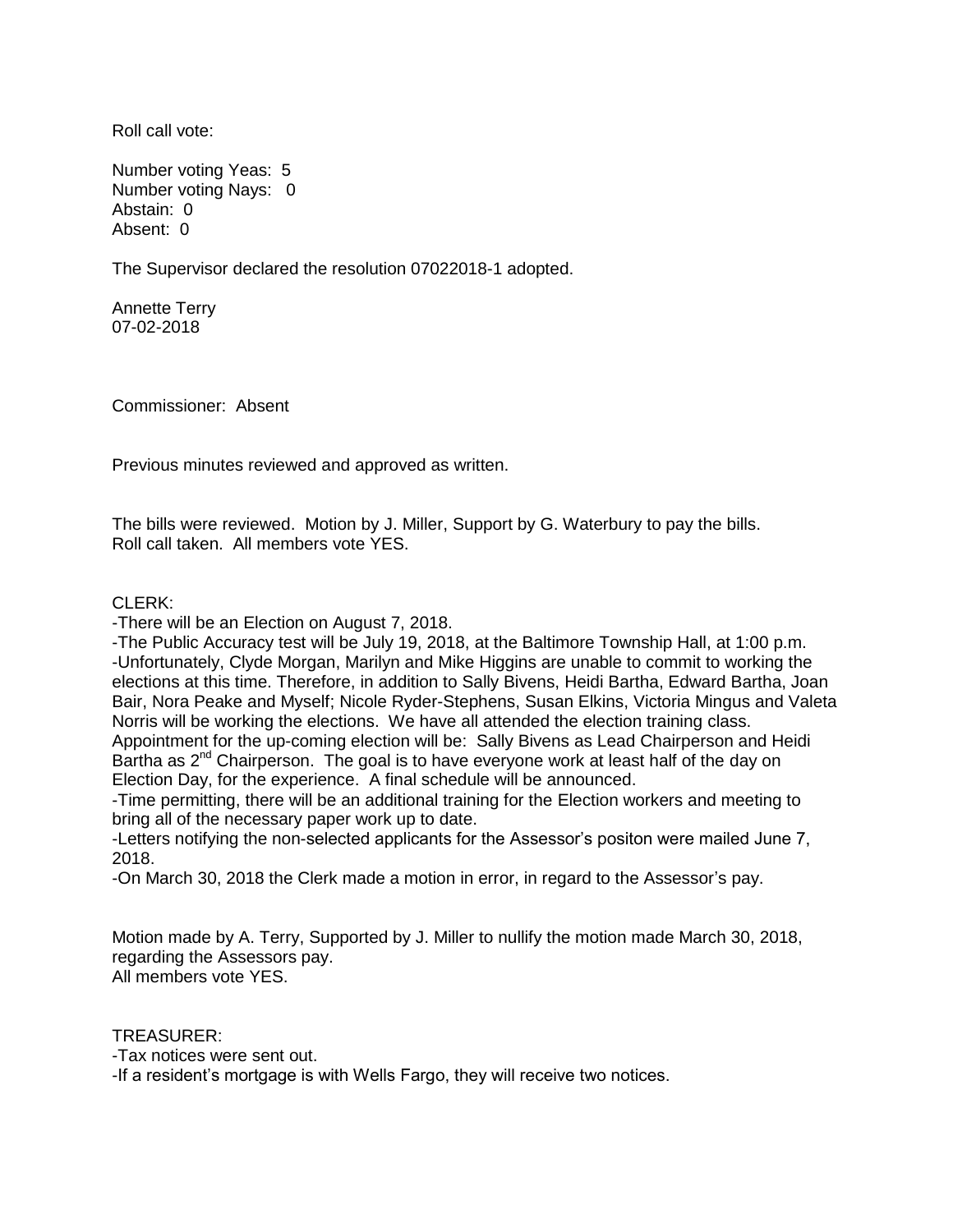TRUSTEE: Jim Miller -His Grand Daughter Ryan would be interested in cleaning the hall. -Letter from EMC Status Inquiry, Timmons suggest contacting Rhonda from Trumble. -Check into the possibility of cleaning the hall flag. -Discussion in regard to getting internet service at the hall.

Motion made by J. Miller, Supported by M. Timmons to contact Barry County Telephone to have internet service installed at the hall. All members vote YES

TRUSTEE: G. Waterbury -Assyria Cemetery Fence is in need of painting.

ASSESSOR: -Received notice from AMAR, that we are compliant. -Introduced the new Deputy Assessor Roger Smith.

SUPERVISOR:

-The Supervisor will be purchasing storage bins to start empting the storage cabinets into.

- Suggest holding off with furniture for the new addition.

PUBLIC COMMENT: None NEW BUSINESS: NONE OLD BUSINESS: None

Meeting adjourned at 9:30 p.m.

Respectfully submitted, Annette Terry Assyria Township Clerk

|            |       | Bellevue Fire control         | 336-804 · Fireboard                            |              |
|------------|-------|-------------------------------|------------------------------------------------|--------------|
| 06/30/2018 | 10007 | Board                         | Membership                                     | $-14,000.00$ |
| 06/30/2018 | 10008 | <b>Barry County Telephone</b> | 265-850 · Telephone                            | $-39.68$     |
| 06/30/2018 | 10009 | <b>Consumers Energy</b>       | 265-920 · Utilities<br>101-962 · Miscellaneous | $-43.34$     |
| 06/30/2018 | 10010 | void                          | Expense                                        | 0.00         |
| 06/30/2018 | 10011 | <b>Sally Bivens</b>           | $262-961$ Training                             | -43.43       |
| 06/30/2018 | 10012 | Nora Peake                    | $262-961$ Training                             | $-20.00$     |
| 06/30/2018 | 10013 | Heidi Bartha                  | $262-961$ Training                             | $-48.34$     |
| 06/30/2018 | 10014 | <b>Edward Bartha</b>          | 262-961 · Training                             | $-20.00$     |
| 06/30/2018 | 10015 | Nicole Ryder Stephens         | Training<br>262-961                            | $-42.42$     |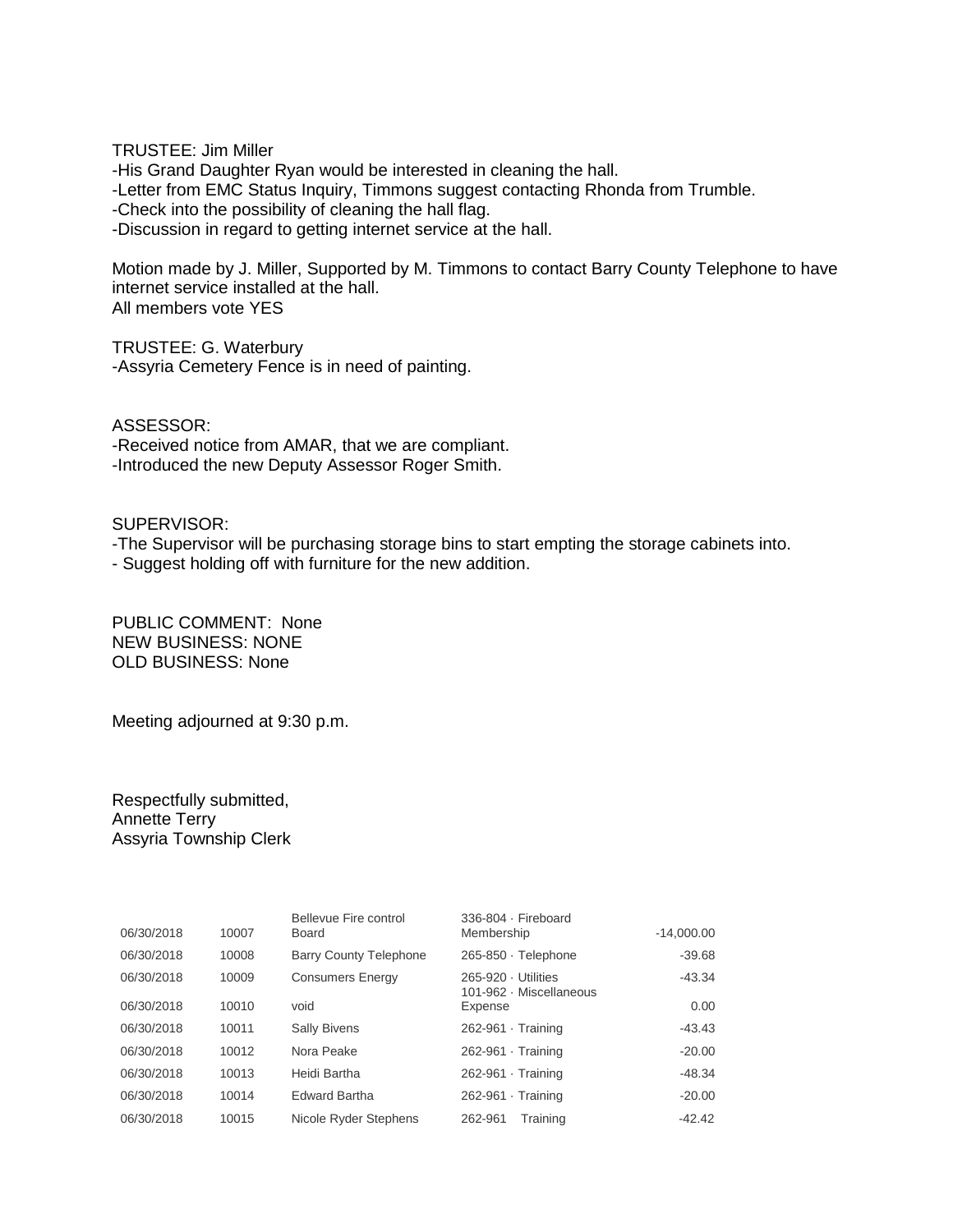| 06/30/2018 | 10016 | <b>Susan Elkins</b>         | 262-961 Training                   | -41.36      |
|------------|-------|-----------------------------|------------------------------------|-------------|
| 06/30/2018 | 10017 | Victoria Mingus             | 262-961 · Training                 | $-41.03$    |
| 06/30/2018 | 10018 | <b>Valeta Norris</b>        | $262-961$ Training                 | $-20.00$    |
| 06/30/2018 | 10019 | Joan Bair                   | 262-961 · Training                 | $-38.09$    |
| 06/30/2018 | 10020 | GDH & Sons LLC              | 276-805 · Sexton - Contracted      | $-1,368.16$ |
| 06/30/2018 | 10021 | Dennis McKelvey             | -SPLIT-                            | $-1,095.50$ |
| 06/30/2018 | 10022 | Mike Timmons                | -SPLIT-                            | $-496.52$   |
| 06/30/2018 | 10023 | <b>Terry Ryder-Stephens</b> | -SPLIT-                            | $-798.27$   |
| 06/30/2018 | 10024 | <b>Annette Terry</b>        | -SPLIT-                            | $-645.00$   |
| 06/30/2018 | 10025 | James Miller                | -SPLIT-                            | $-107.20$   |
| 06/30/2018 | 10026 | Eugene Waterbury            | -SPLIT-                            | $-107.20$   |
| 06/30/2018 | 10027 | Roger Smith                 | -SPLIT-                            | $-367.09$   |
| 06/30/2018 | 10028 | <b>Elizabeth Miller</b>     | -SPLIT-                            | $-63.87$    |
| 06/30/2018 | 10029 | Heidi Bartha                | $262-961$ Training                 | $-68.79$    |
| 06/30/2018 | 10030 | Heidi Bartha                | -SPLIT-                            | $-73.88$    |
| 06/30/2018 | 10031 | Mike Timmons                | -SPLIT-                            | $-83.02$    |
| 06/30/2018 | 10032 | GDH & Sons LLC              | -SPLIT-                            | $-1,409.20$ |
| 06/30/2018 | 10033 | <b>Barry County</b>         | -SPLIT-                            | $-0.08$     |
| 06/30/2018 | 10034 | Annette Terry               | 215-962 · Miscellaneous<br>Expense | $-60.00$    |
| 06/30/2018 | 10035 | <b>Terry Ryder-Stephens</b> | 253-727 Office Supplies            | $-272.80$   |
|            |       |                             | Total                              | 7,054.67    |